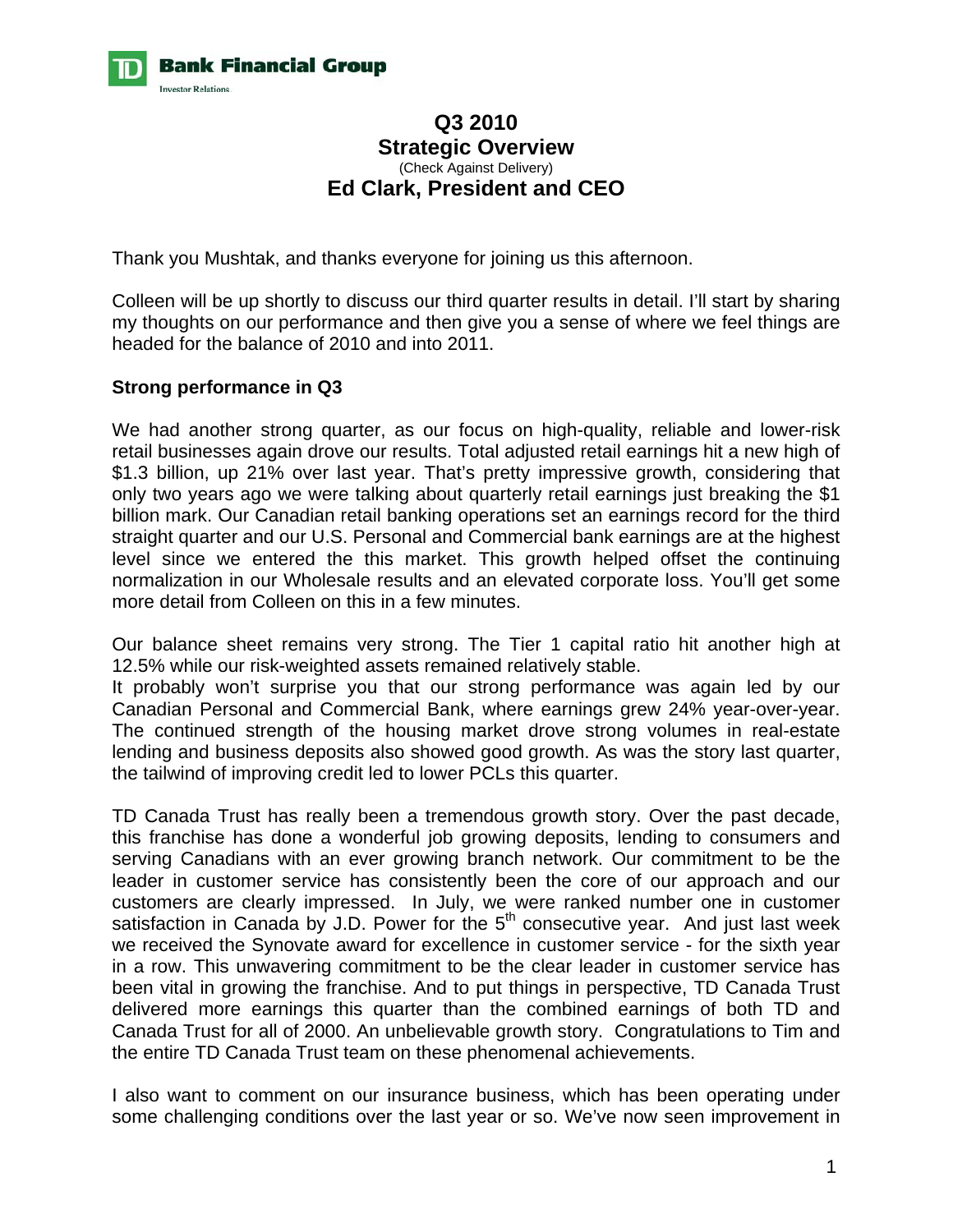

the environment, as well as solid policy growth. This has led to better results and positions us well moving into 2011.

Wealth Management saw earnings increase 23% over last year and that marks the sixth consecutive quarter of improving profits. This business continues to successfully deepen relationships with both TD Canada Trust customers and TD Waterhouse clients. That's helping to drive strong client engagement, growth in new accounts and strong asset growth. This momentum has allowed us to become the number two seller of long term mutual funds this fiscal year.

Wholesale earnings continue to normalize as we've been indicating. You will recall last year we were seeing unsustainable market activity and positive valuation adjustments, given a broad rebound following the financial crisis. Today we're generally seeing softer capital market activity and earnings declined 45% versus last year. But while earnings are down, Wholesale still delivered a solid contribution in line with our medium term target for this business. And the team continues to do a great job building out our clientdriven franchise dealer model.

In the U.S., we're very pleased with how TD Bank, America's Most Convenient Bank, is performing. At our recent U.S. investor day, we outlined our 3-year roadmap to a \$1.6 billion U.S. earnings target. We're making good progress towards that number. This quarter, we delivered a very strong quarter that saw adjusted earnings grow 30% in U.S. dollars over last year. Revenue rose 17% year over year, thanks to broad-based growth across all businesses. Credit losses continued to decline. Our organic growth focus remains a key driver of success – we continue to see growth in both deposit and lending volumes and we continue to open new stores. We committed to providing you with an update on the expected impact of Reg E and Colleen will speak to that later. But let me make a comment here: there is a clear shift in how banking will be paid for in the U.S. We're seeing less reliance on overdraft fees and we're heading to a more packaged approach. This is similar to Canada's model, which we obviously know very well. And it works effectively for our customers and shareholders. However, with this shift, it's likely going to mean slower revenue growth for the next few quarters, as we absorb the impact of these changes.

Overall, I'm quite pleased with the performance of our U.S. franchise, including the performance of the three FDIC-assisted acquisitions in Florida that we completed earlier this year.

We also continue to work towards completing our offer to purchase The South Financial Group. That deal remains subject to shareholder and regulatory approvals. Assuming we receive these approvals, we now expect closing about September  $30<sup>th</sup>$ .

## **Outlook**

In terms of our outlook, it's clear that this year has been one of significant growth for us, thanks to an improving economic environment in Canada, great success in our Retail Banking franchises and improving PCLs. With that said, there are a few factors that give us reason for caution as we finish this year and head into 2011.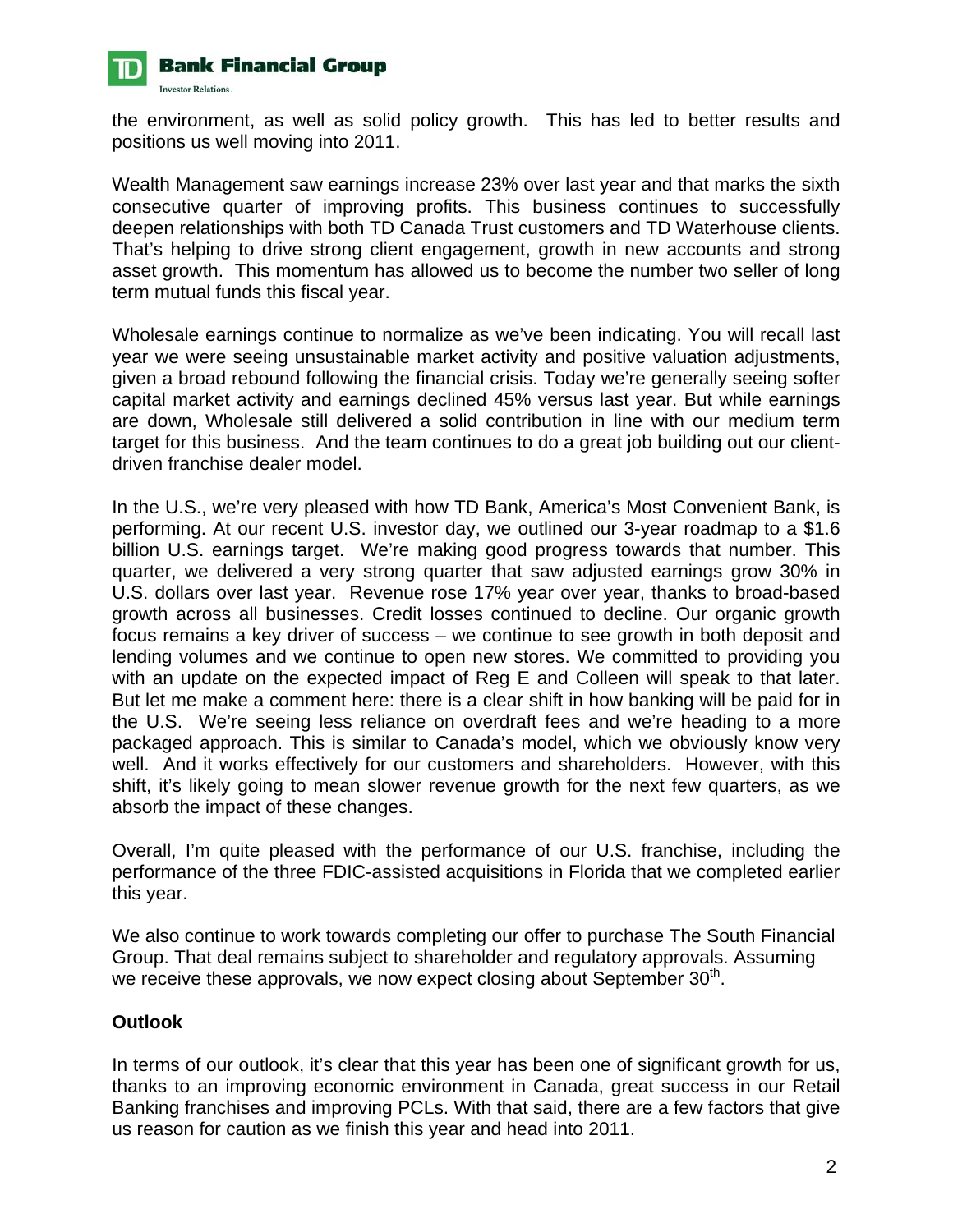

We had hoped that the global economic recovery would have been stronger and we'd see upward pressure on interest rates. We've clearly not seen that.

I do think it's important to keep the pace of the economic recovery in perspective. The U.S. has suffered quite a severe balance sheet recession affecting the net worth of millions of Americans. It is unrealistic to believe we will have a snap-back recovery. What we are learning is how it feels to have a tepid recovery with slow employment growth – it doesn't feel good, and confidence is fragile.

This makes it particularly difficult for policy makers. They must make it clear they understand the recovery is fragile and they are willing to act if necessary.

However, to be fair, this isn't easy given the risk that any commentary could cause an overreaction in the markets and lead to a renewed lack of confidence in the recovery.

In Canada, we had an income-induced recession and have bounced back nicely because of the strength of the housing market, led by low interest rates and a strong banking system. However, it shouldn't surprise us if growth slows in Canada as the weakness in the U.S. recovery combines with a slowdown in the Canadian housing market.

Slower growth and persistently low interest rates makes things tougher for us. But we like our business mix, we've built up great volume momentum and we have the tailwind of declining PCLs to help us navigate through this challenging period.

Throughout the recession, we were focused on keeping our model intact and we continued to invest for the future. And we're certainly going to continue to make strategic investments in our franchises. That said, given the potential for slower growth in the short term, we're going to be very pragmatic in managing our expenses.

On the capital front, the recently released Annex on revised capital reform is a move in the right direction. But we need to remember that the reforms will have an impact. That's why it's important that they find the right balance and continue to help drive economic growth. The reform includes a complicated set of changes with many moving parts and we are at the half-way point of negotiations. While I know the market craves certainty, it is too early to say precisely where this will come out. What is clear is that the world is moving to higher capital levels – and we support this position. We need a world where all players have sufficient capital and liquidity to support the risks they are taking. At the same time, officials seem sensitive to the need to phase in changes in order to minimize the impact on the economy. The good news is that all Canadian banks had strong balance sheets going into the crisis. So while the proposed changes will require us to hold more capital, we'll be ready to address the reforms when they're implemented.

Next, let me say a few words about dividends. I know this is a topic that's on your mind. I think it's fair to say we'll have to wait and see the full scope and impact of capital reforms before we make any definite plans.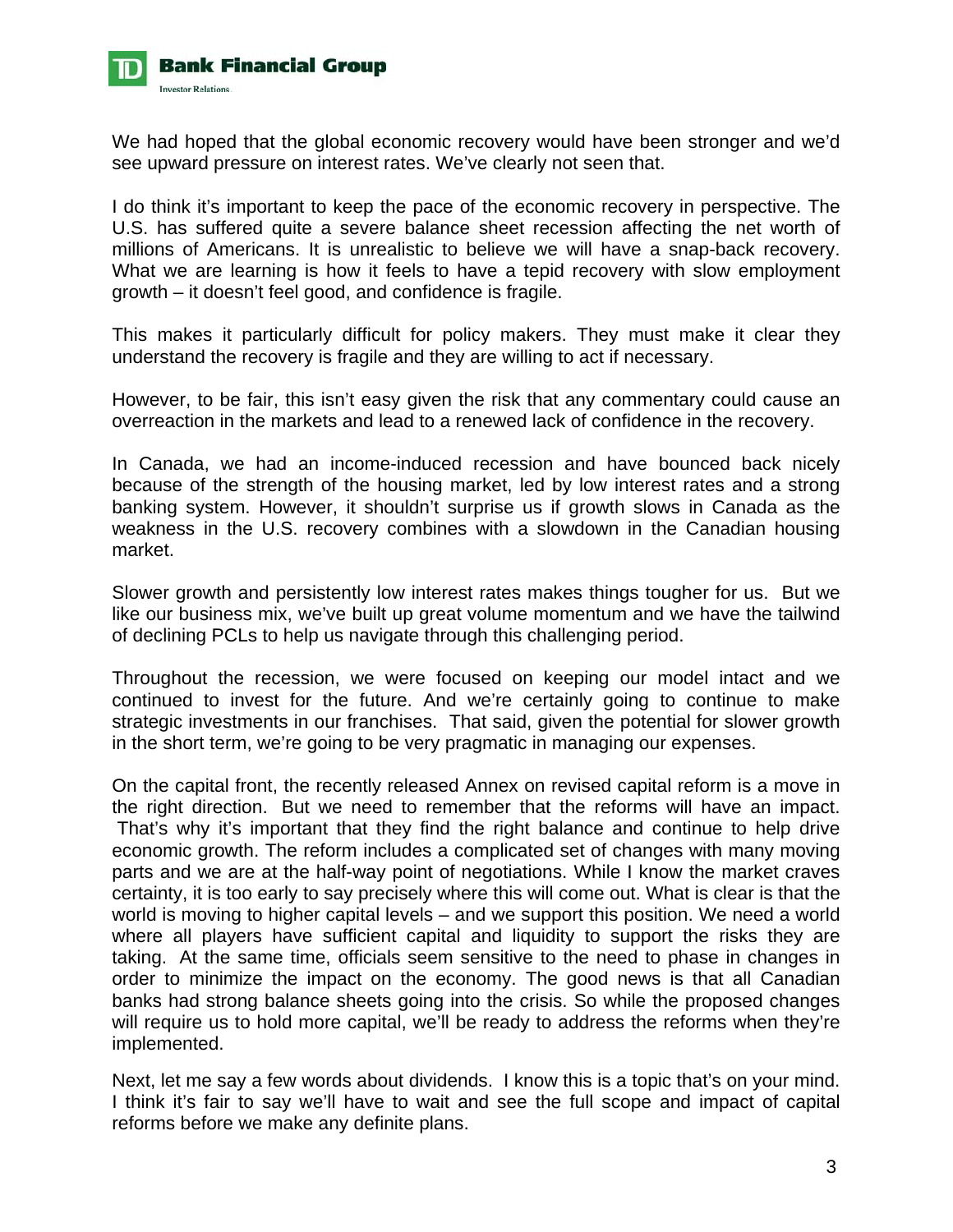

However, we're hoping that by Q1, we'll be in a position, in the context of the board's outlook on earnings and the bank's dividend policy, to provide you with some guidance.

The bottom line is that we've built a profitable and growing business that has shown resilience through some of the toughest market conditions on record. That's what makes us confident about our future. Over the last five years, we've delivered average adjusted EPS growth in the 7-10% range, despite holding higher capital. While the global economy remains fragile, we're confident that we'll be able to operate in that range over the medium term.

With that, let me wrap up.

TD has delivered another strong quarter. We had another record quarter by our Canadian P&C business which is well positioned even as we prepare for more moderate levels of revenue growth. Wealth earnings continue to gain momentum but the risk of weaker equity prices and continued low rates make us cautious. Our Wholesale business is normalizing, but continues to deliver in line with our expectations. Our U.S. retail bank is performing very well and we're excited about its future. We'll navigate through the challenges posed by the U.S. economy and regulatory reform.

I'm confident that when we close the books on 2010, we'll look back on a very successful year and will look forward to a promising 2011.

Now, let me turn the call over to Colleen.

## **Call Closing**

Let me close with a few key points.

First – We had another very good quarter. We believe our strategy is the right one – thanks to our lower risk Retail businesses, we delivered a record \$1.3 billion in total adjusted Retail earnings. We're very pleased with our organic growth, even as we foresee moderation here in Canada and persisting economic and regulatory uncertainty in the U.S.

Second, our Wholesale earnings are returning to more normal levels. Still, the business has performed well and continues to build out the franchise dealer model.

Third, as we look forward, we have momentum on our side. Our decision to keep our model intact during the recession has proved to be the right one. The investments in people, branches and technology that we've made across TD give us great confidence we'll perform well despite economic challenges that may arise.

Thank you.